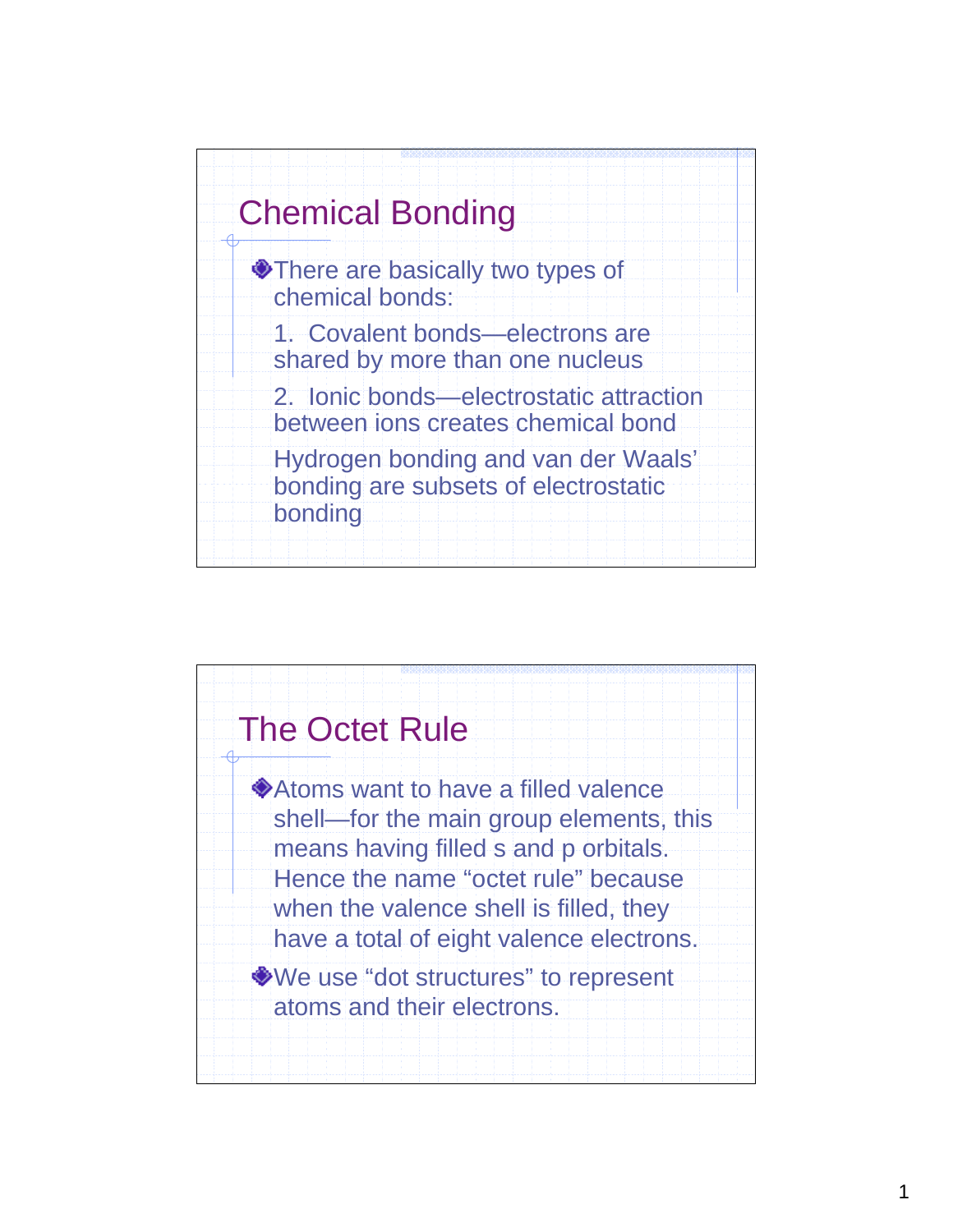

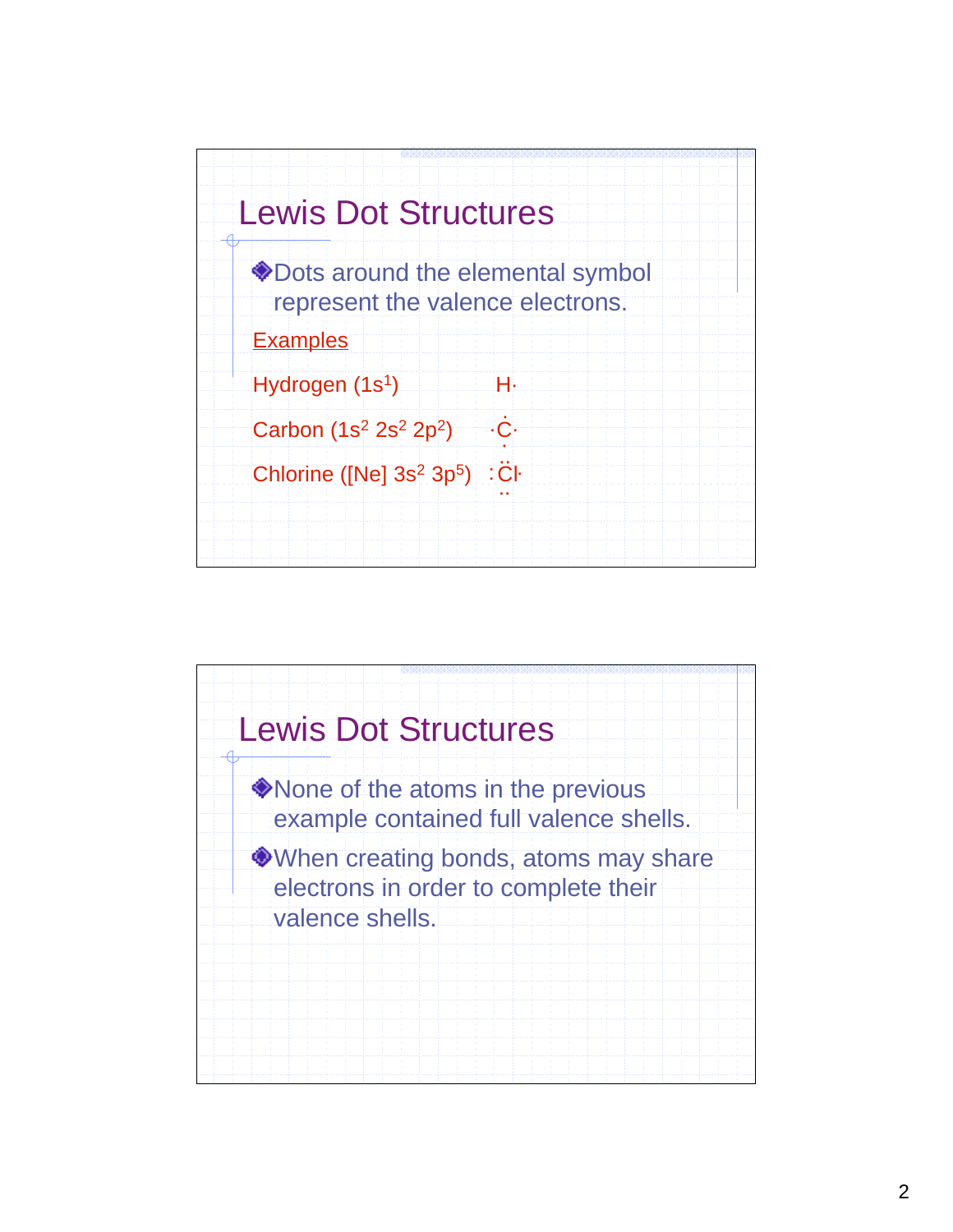

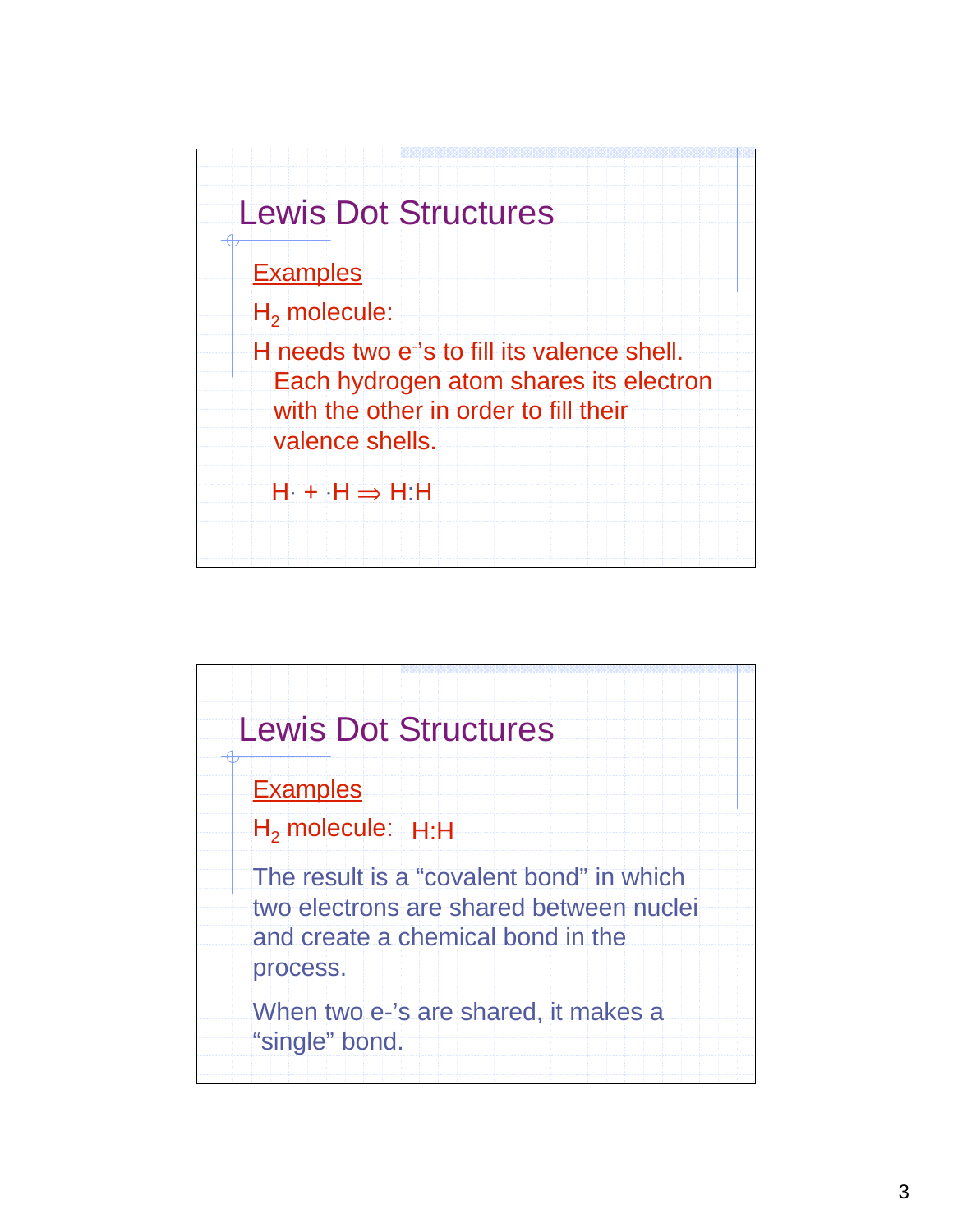

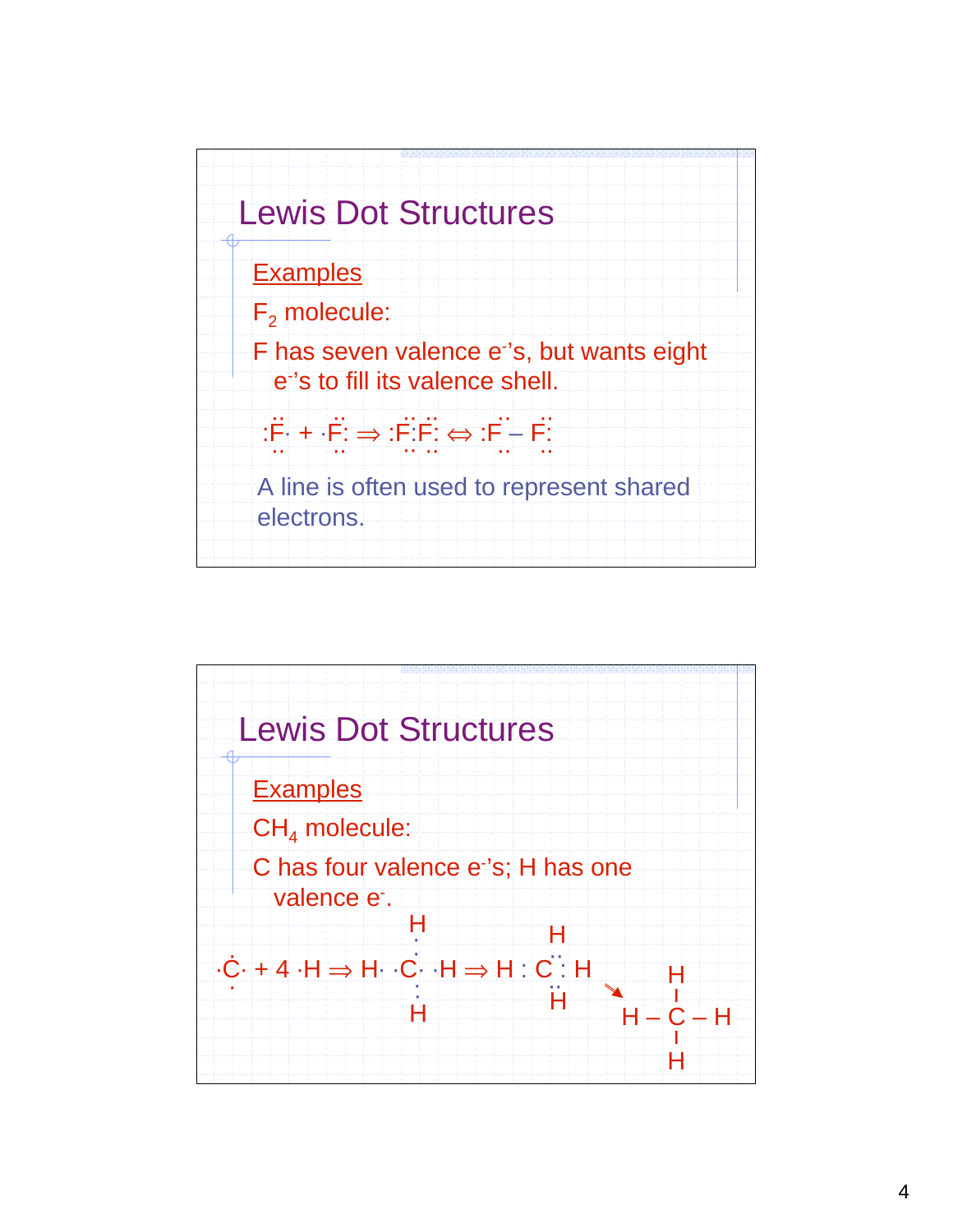

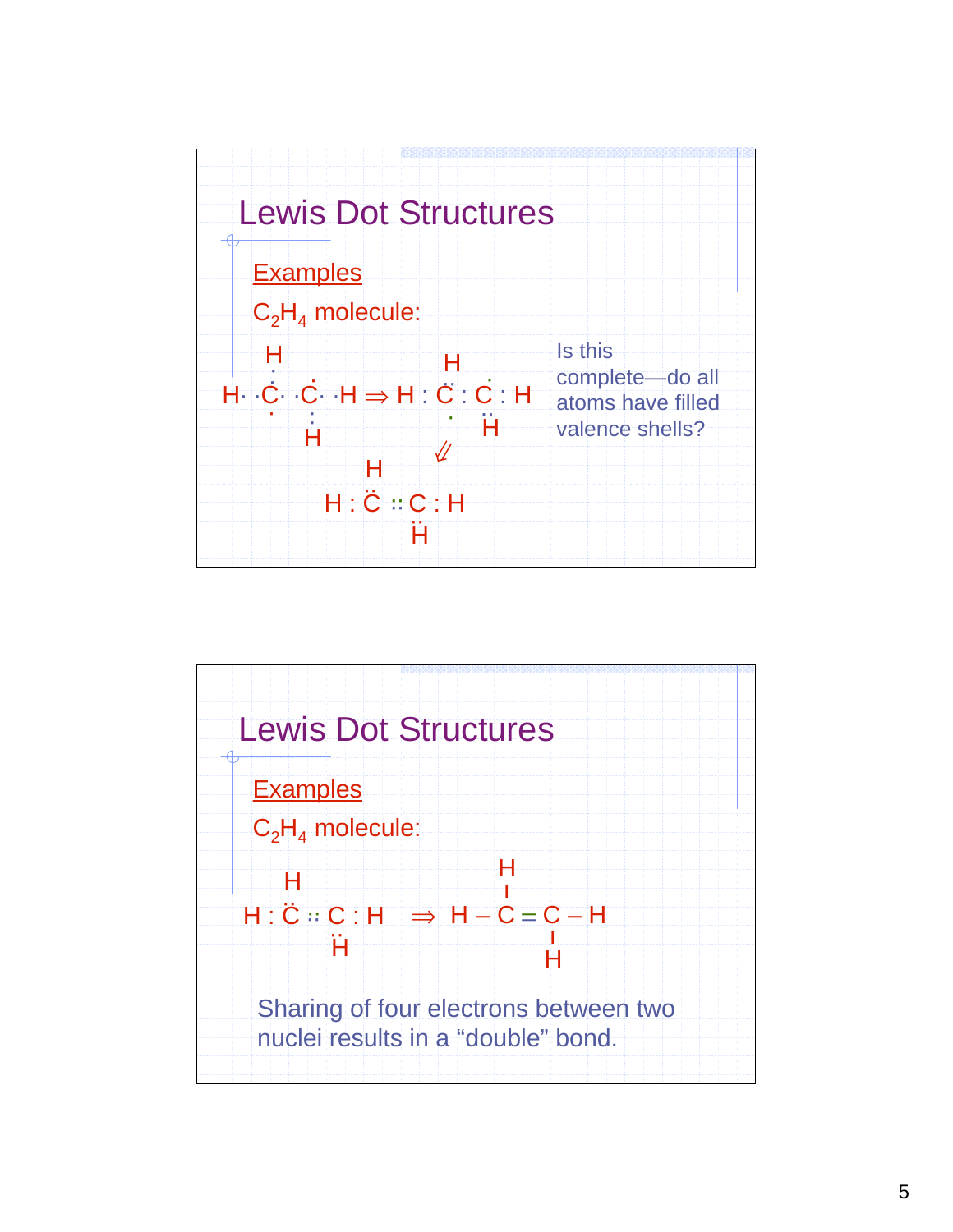

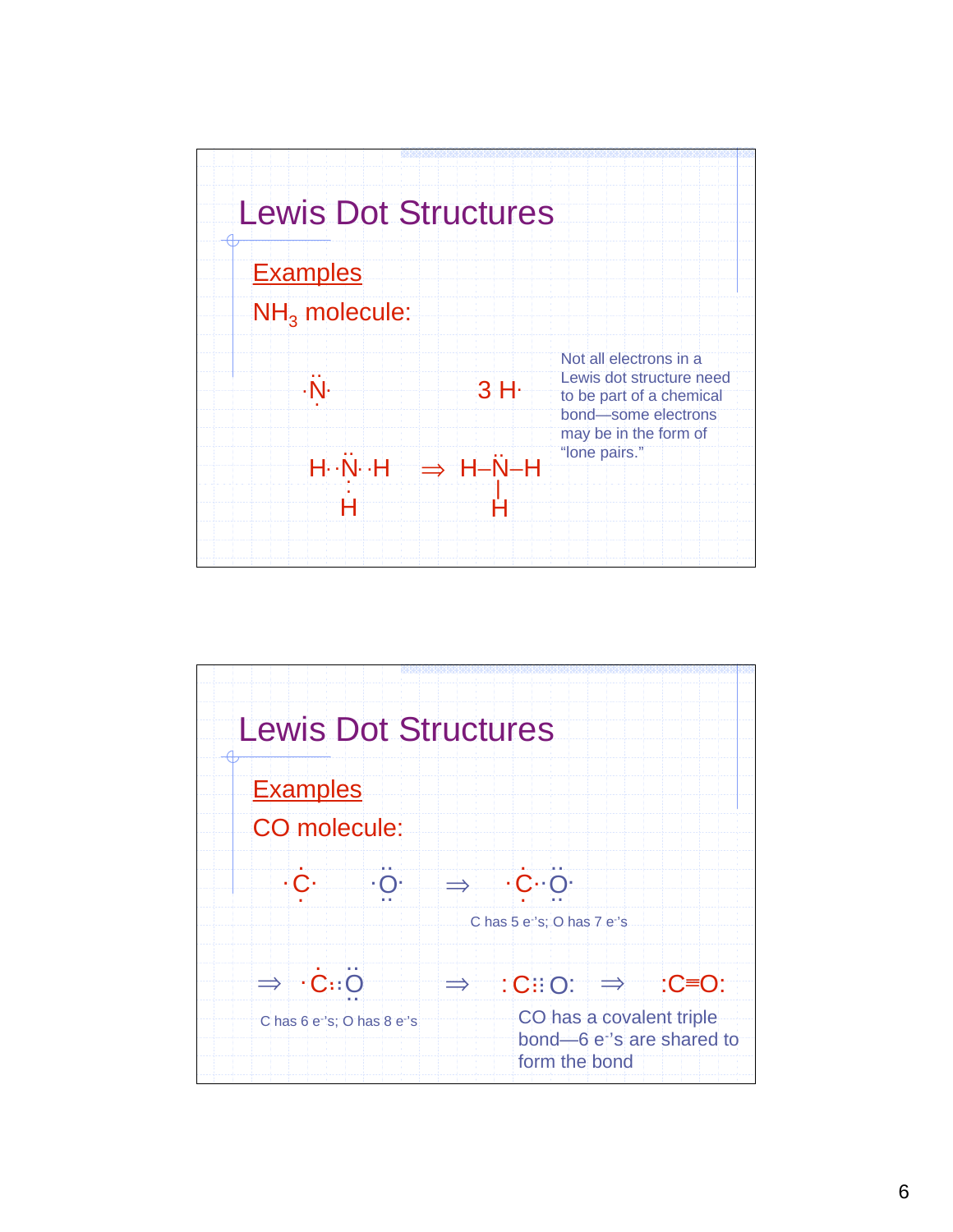

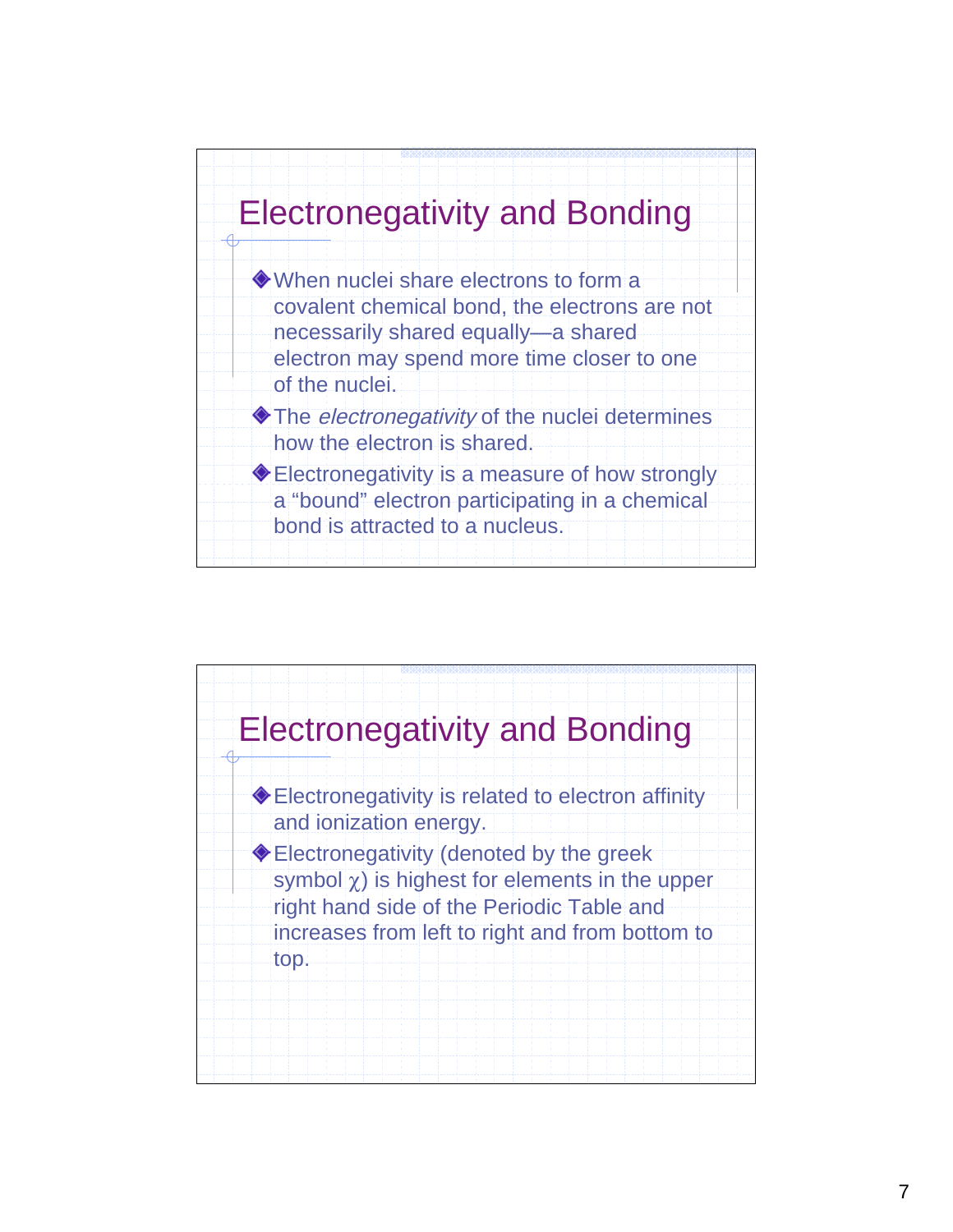

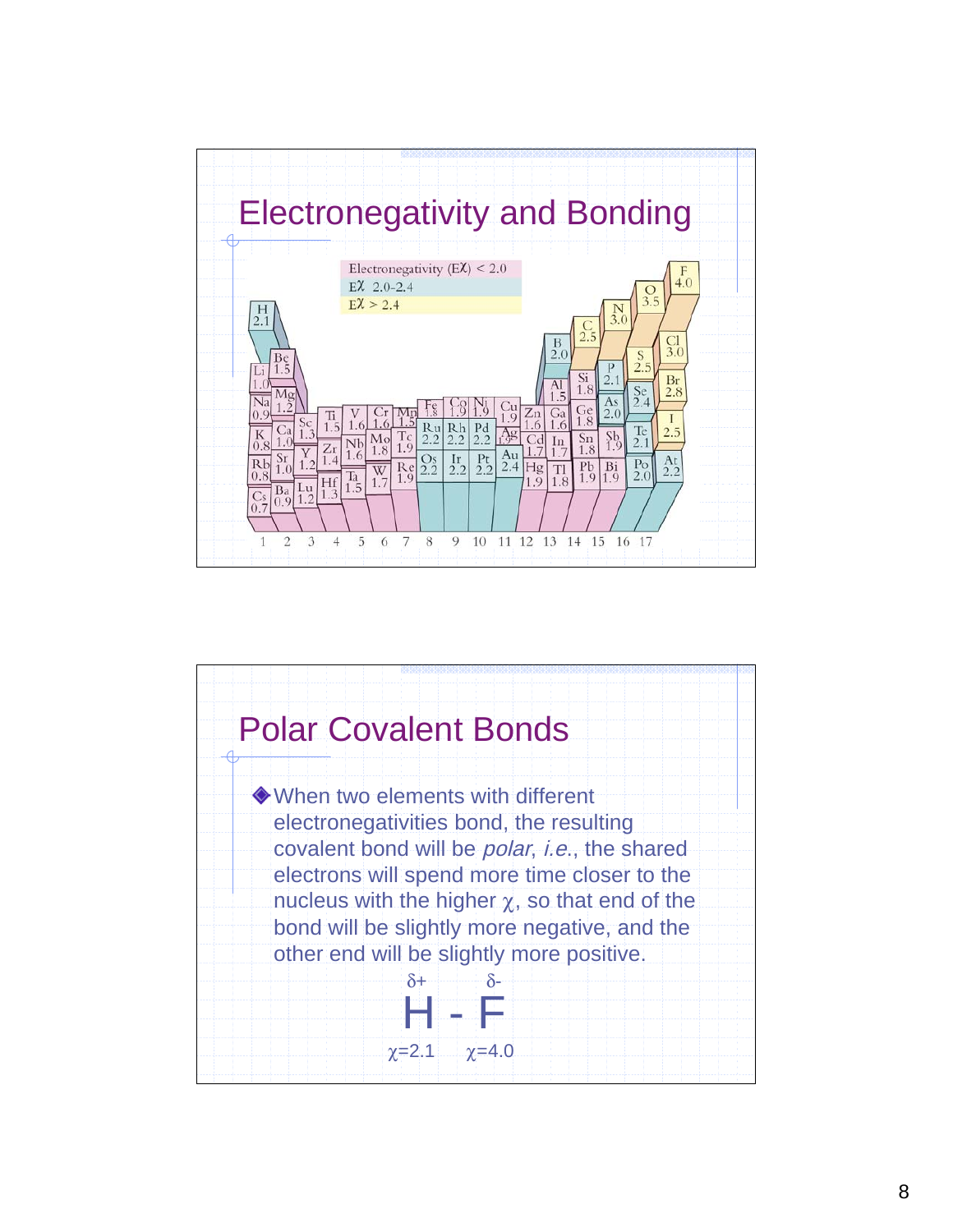

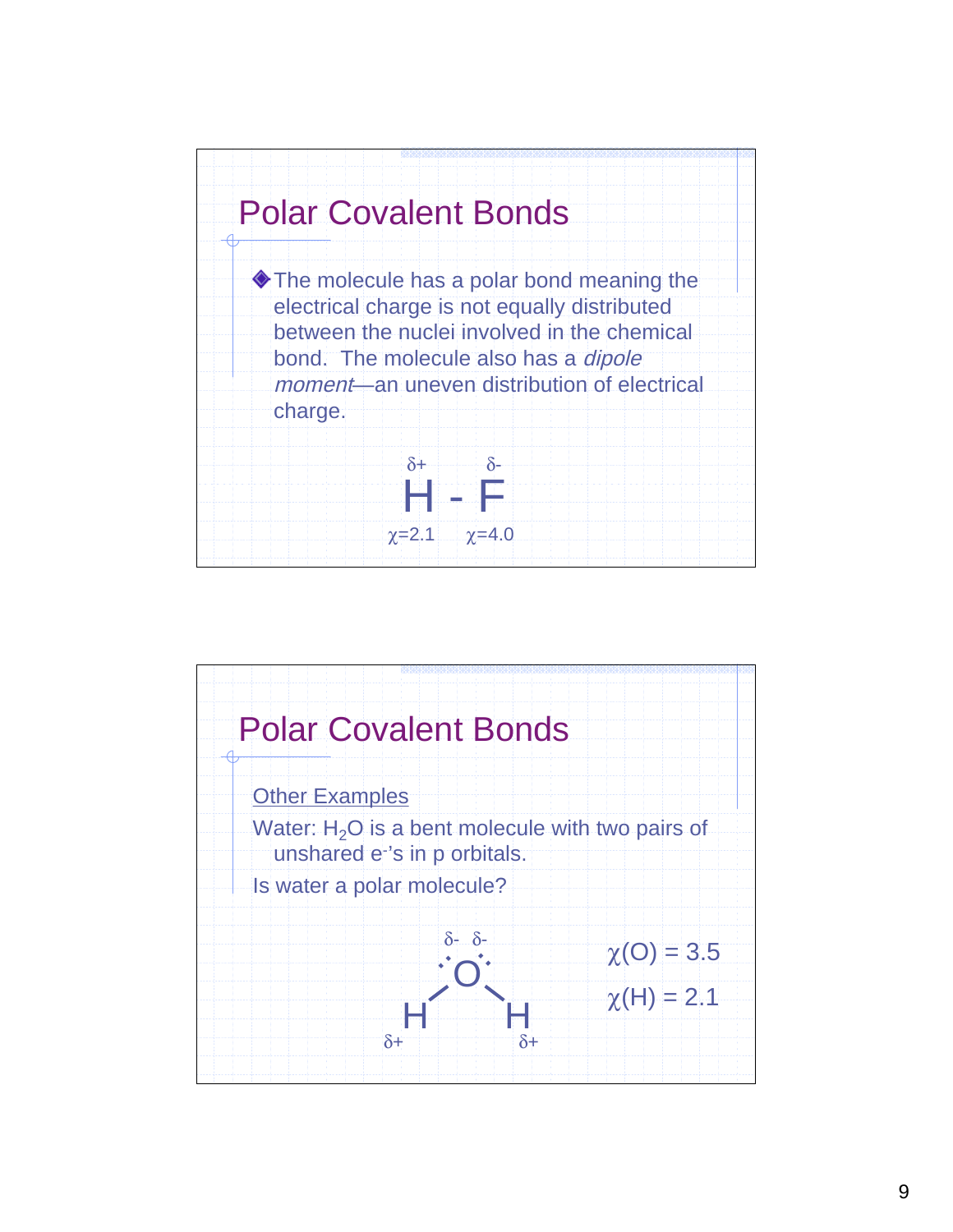

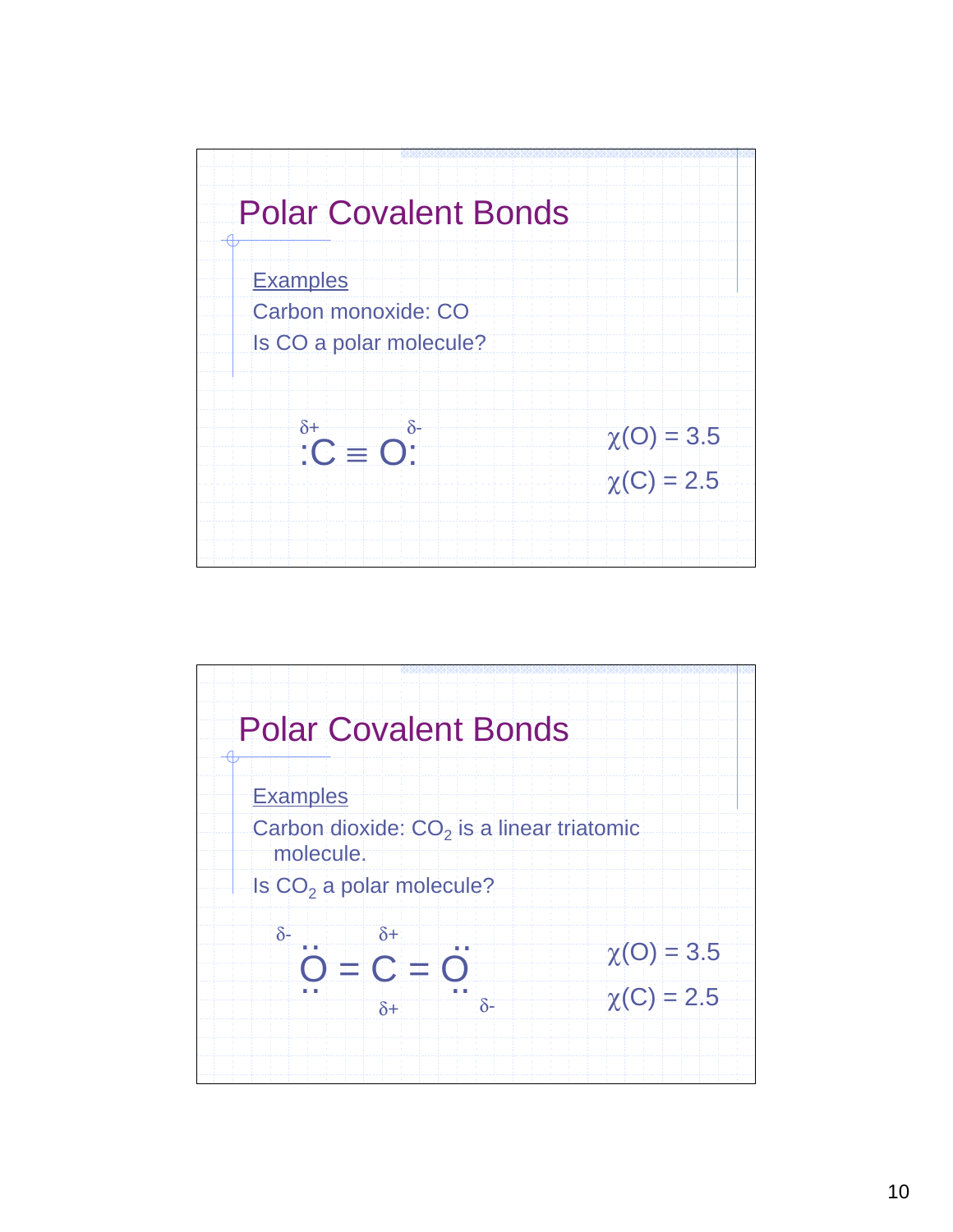

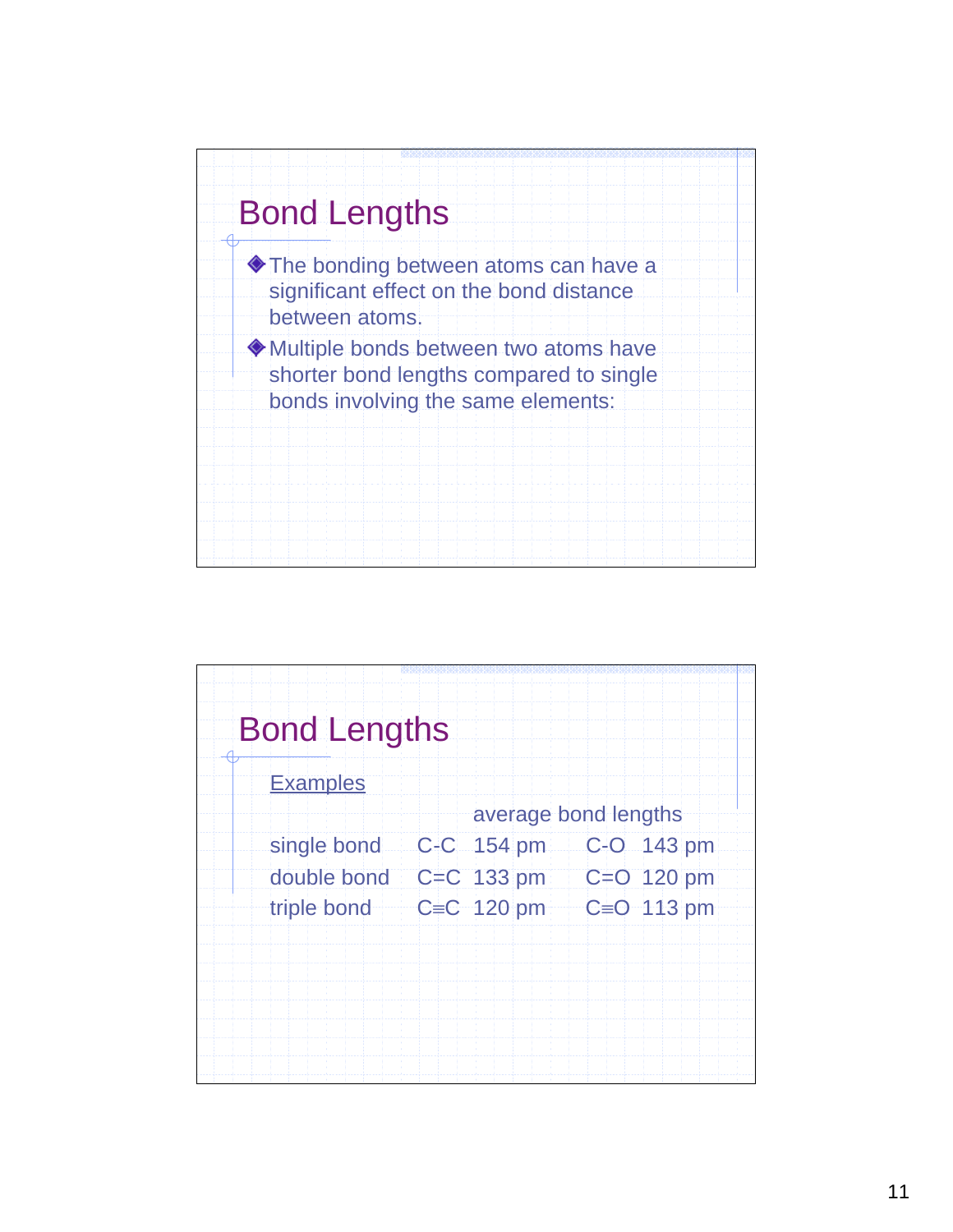

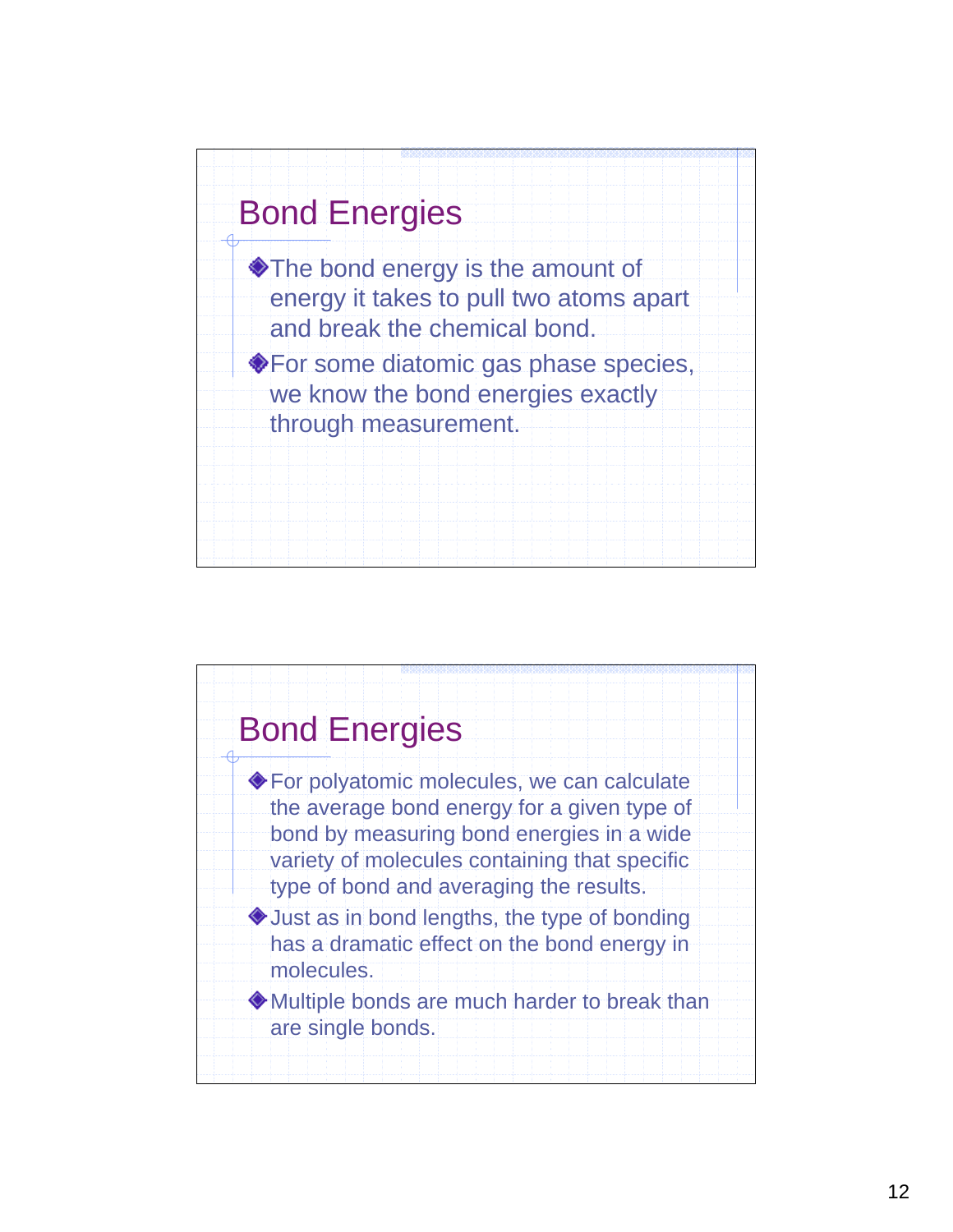| <b>Bond Energies</b> |                                |                                                          |      |
|----------------------|--------------------------------|----------------------------------------------------------|------|
|                      |                                | <b>Examples</b> (see Table 8-2 for a more complete list) |      |
|                      | Average bond energy (kJ mol-1) |                                                          |      |
|                      |                                | single bond double bond triple bond                      |      |
| $C-H$                | 416                            |                                                          |      |
| $C-C$                | 356                            | 598                                                      | 813  |
| $C-O$                | 336                            | 750                                                      | 1073 |
| $C-N$                | 285                            | 616                                                      | 866  |
| $N-N$                | 160                            | 418                                                      | 946  |
| $N-O$                | 201                            | 605                                                      |      |
| $C-S$                | 272                            | 575                                                      |      |

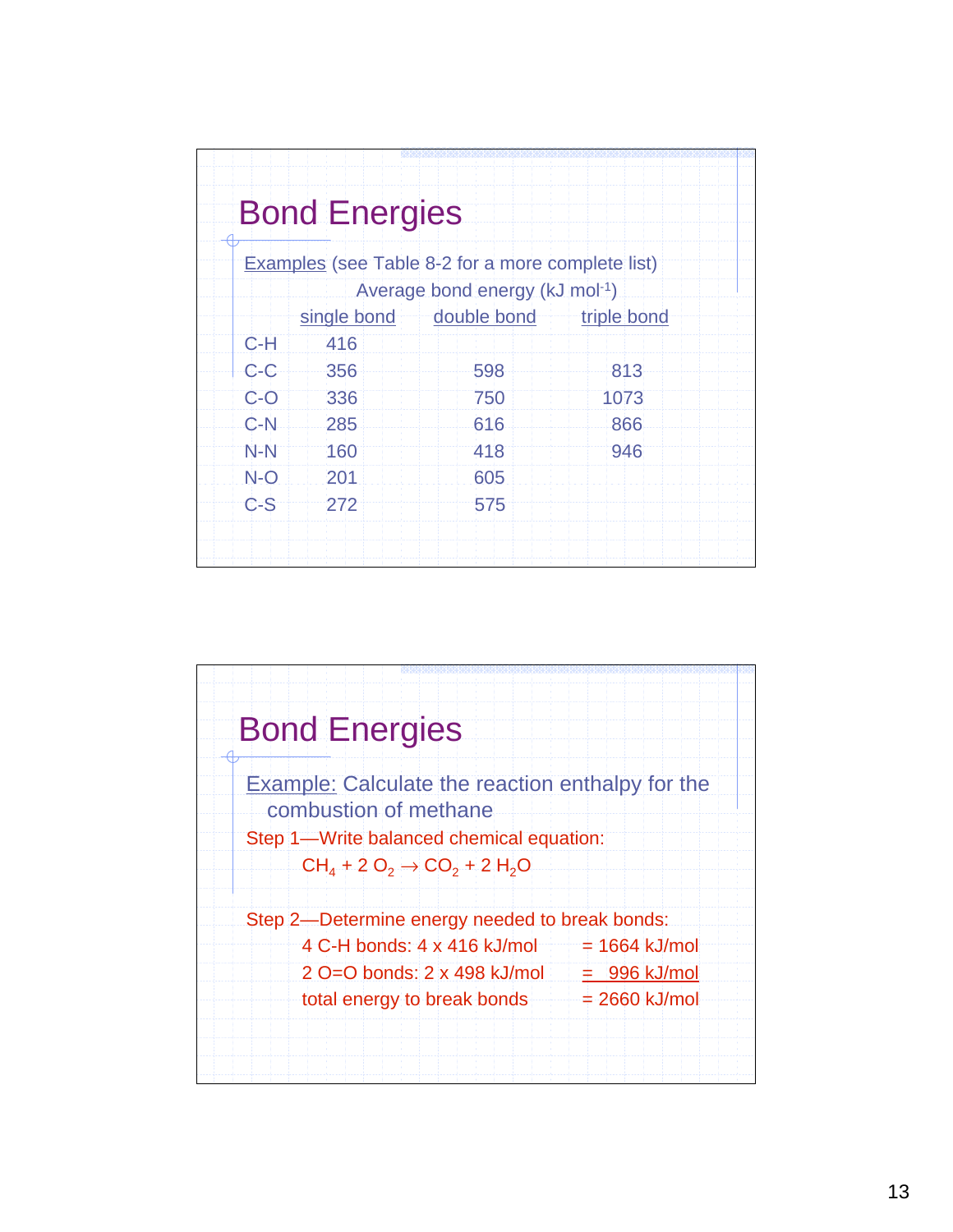

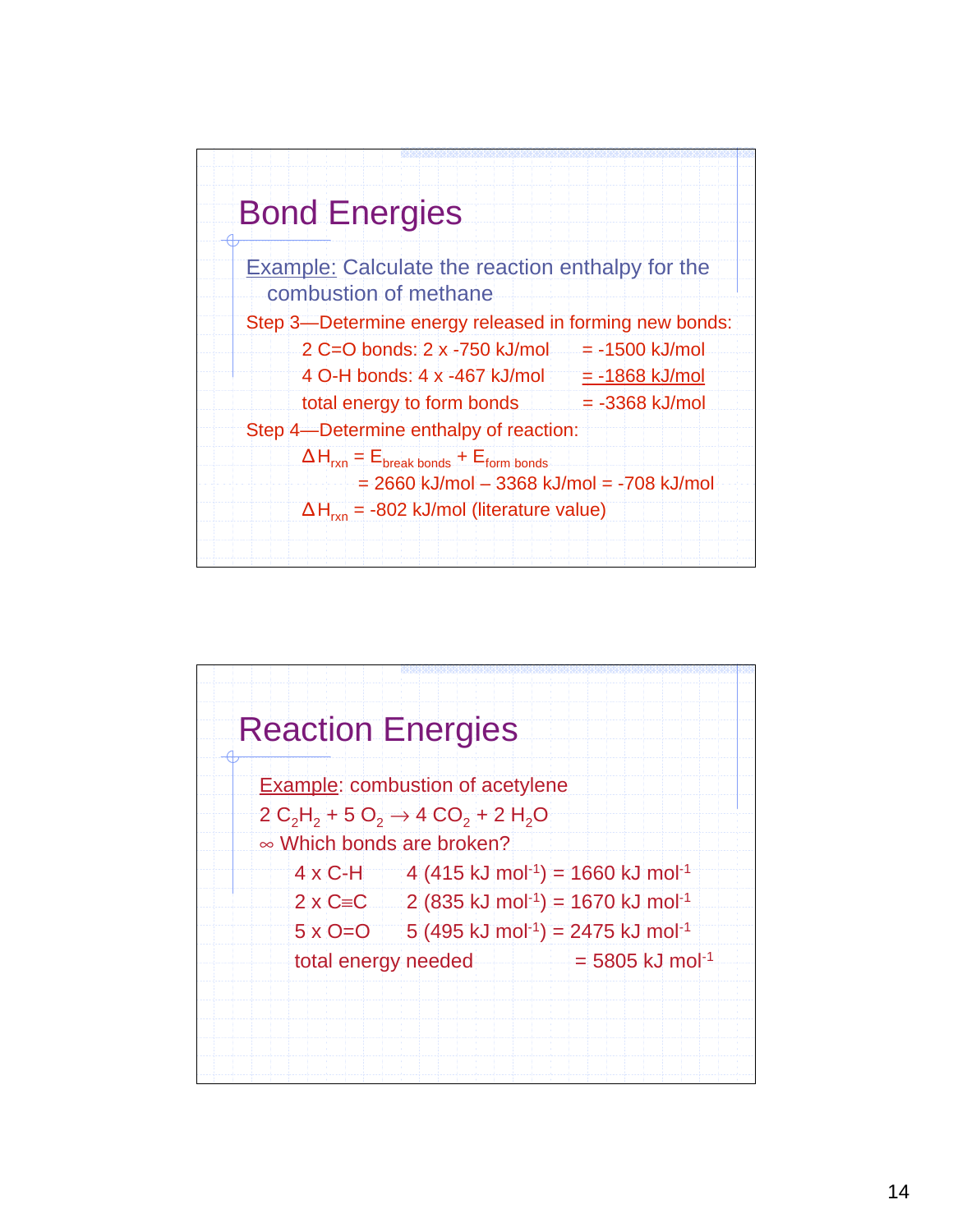

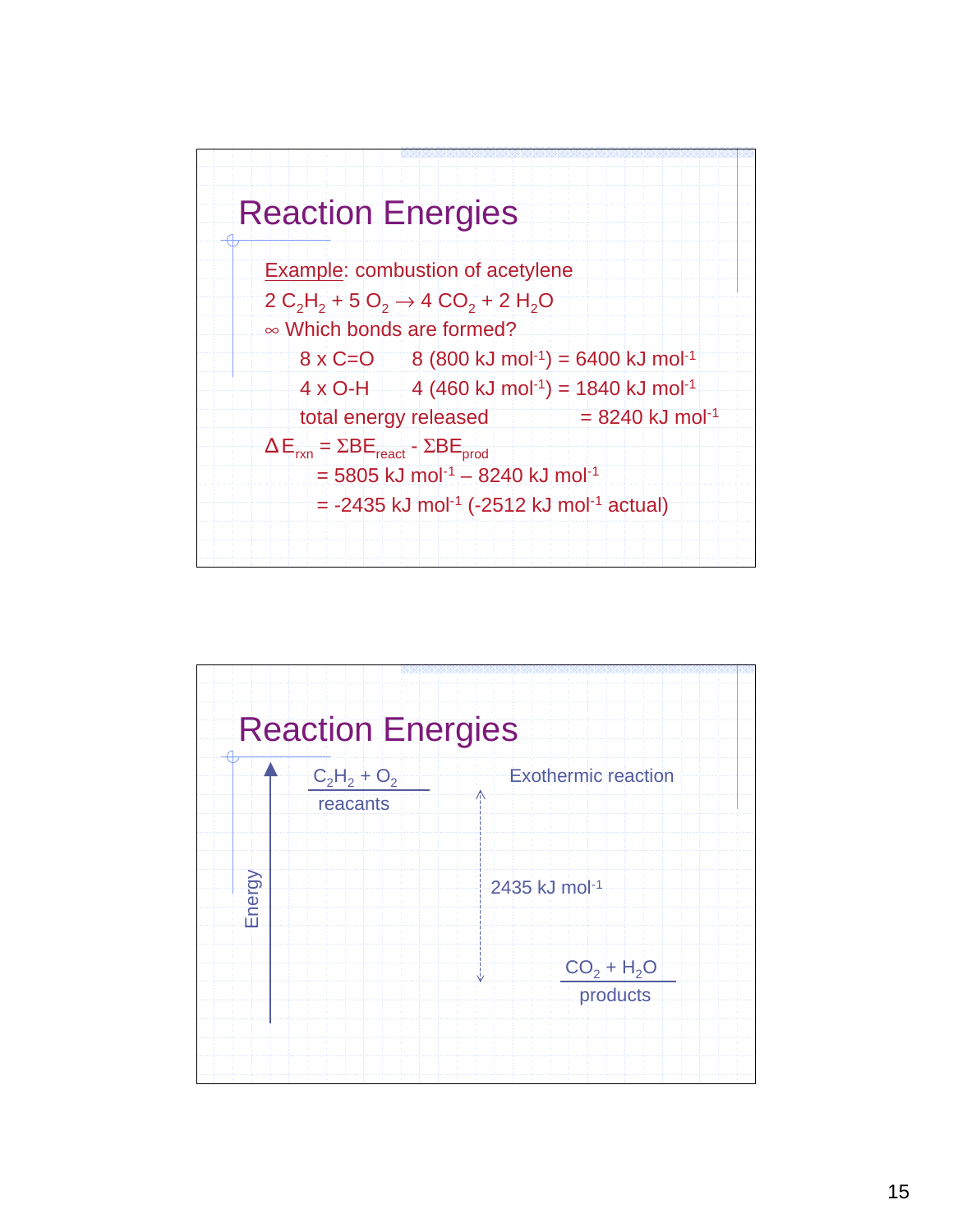

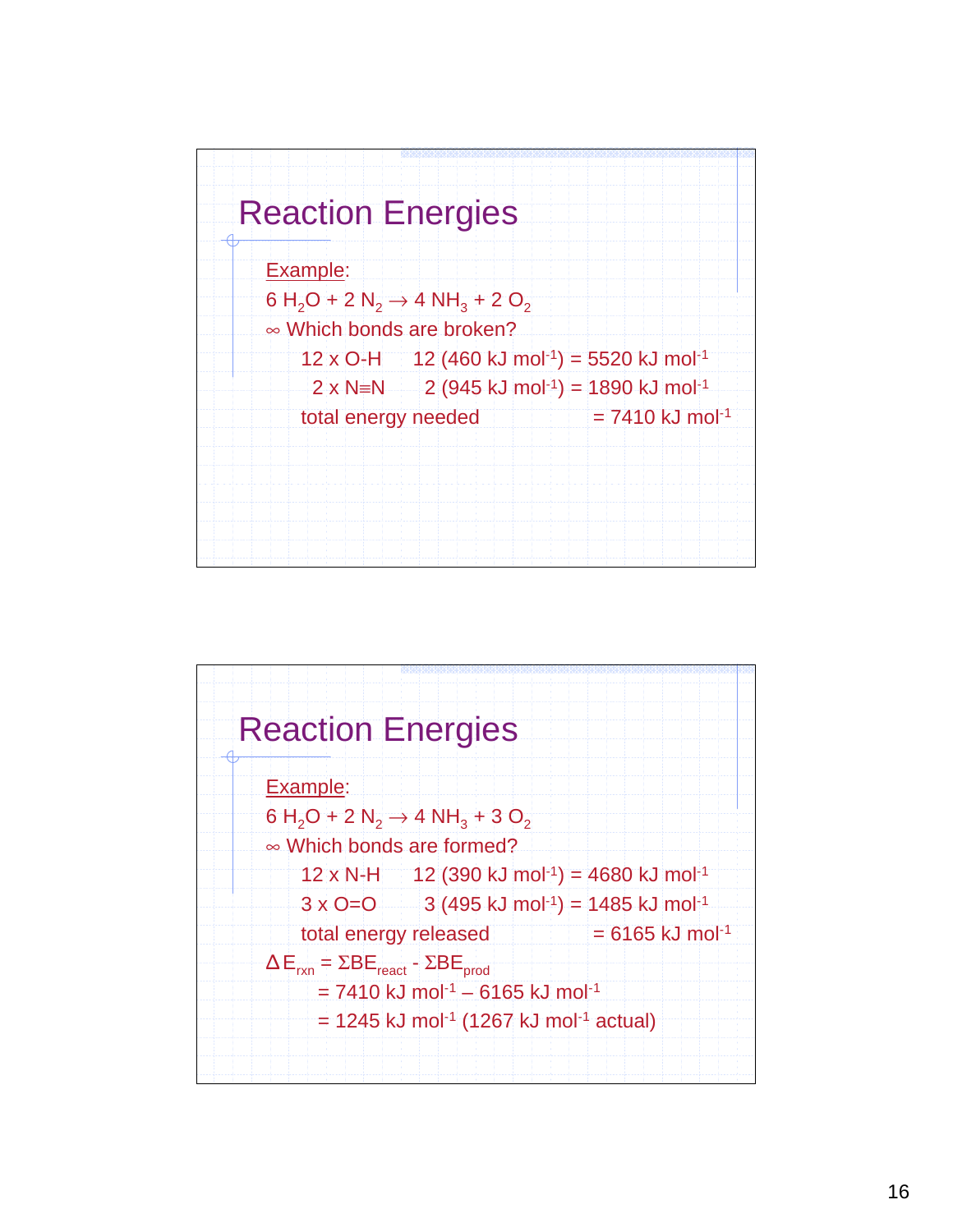

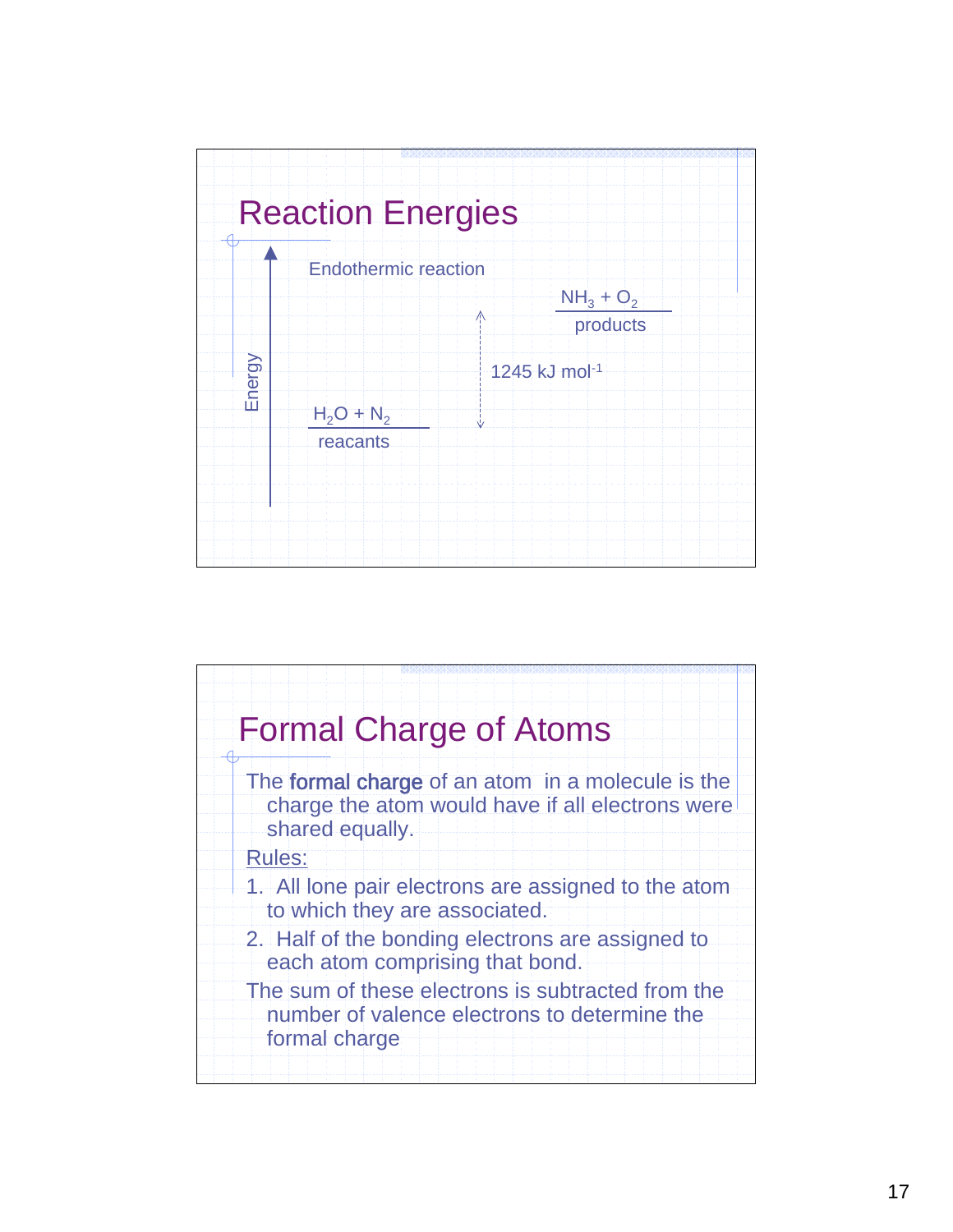

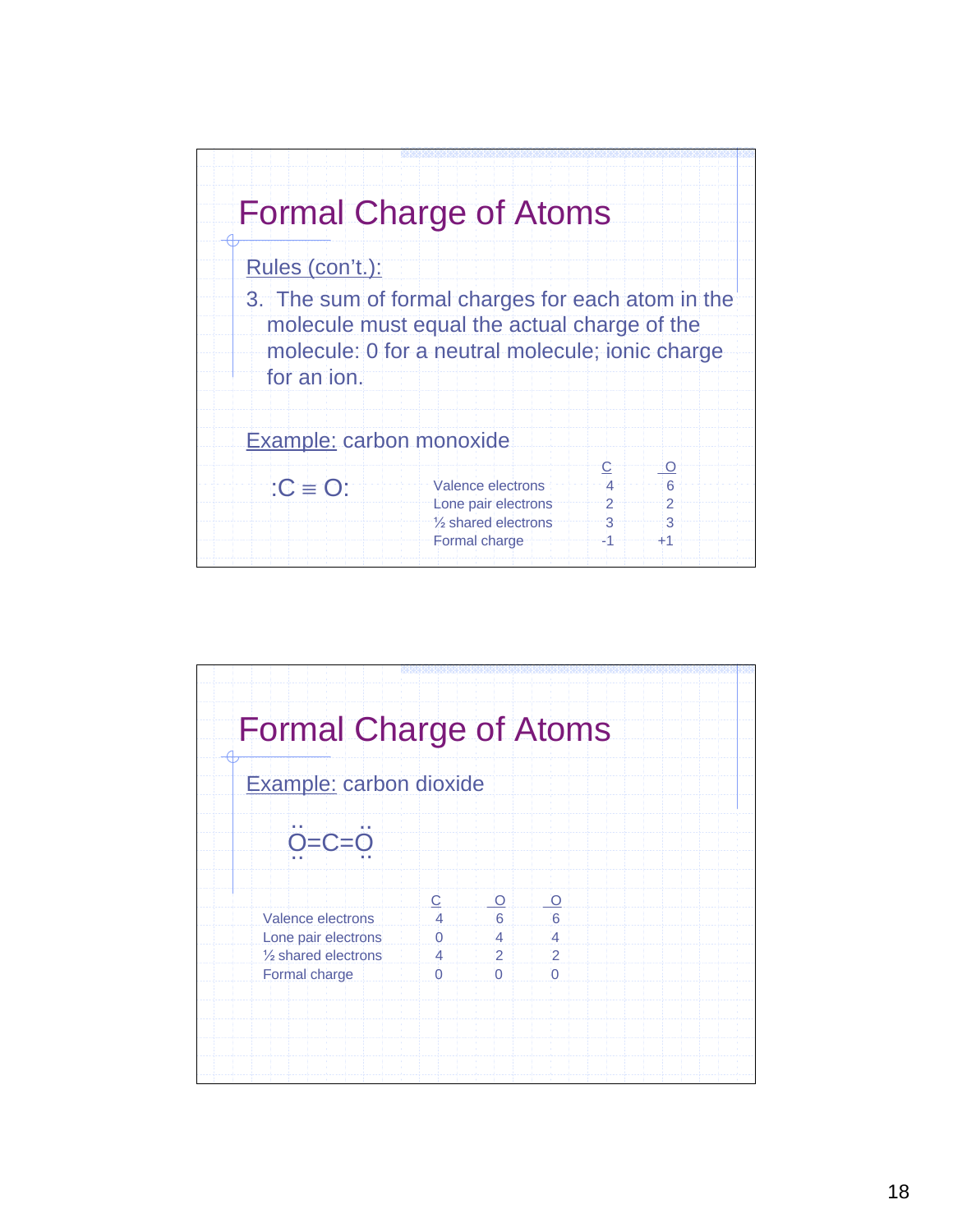

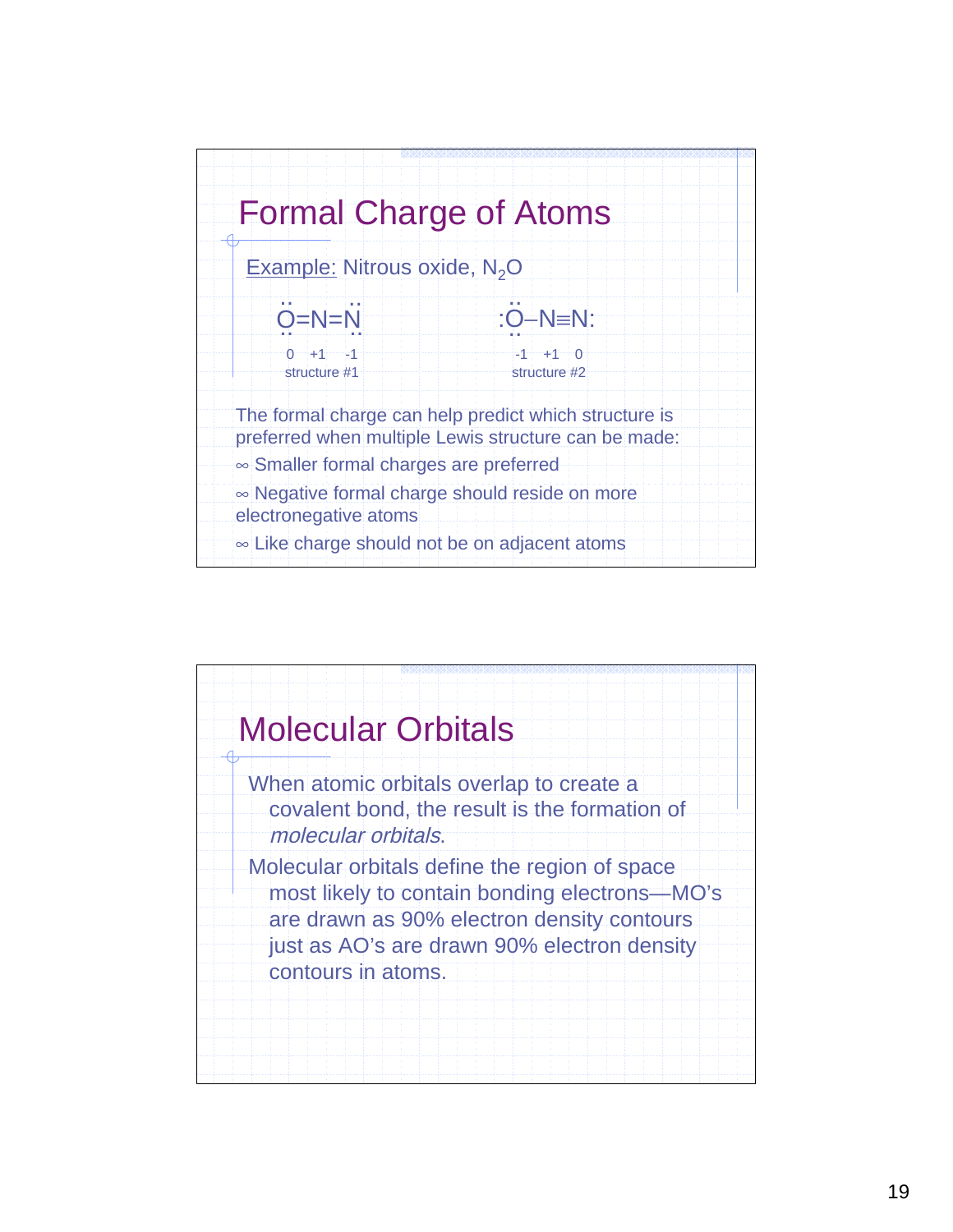

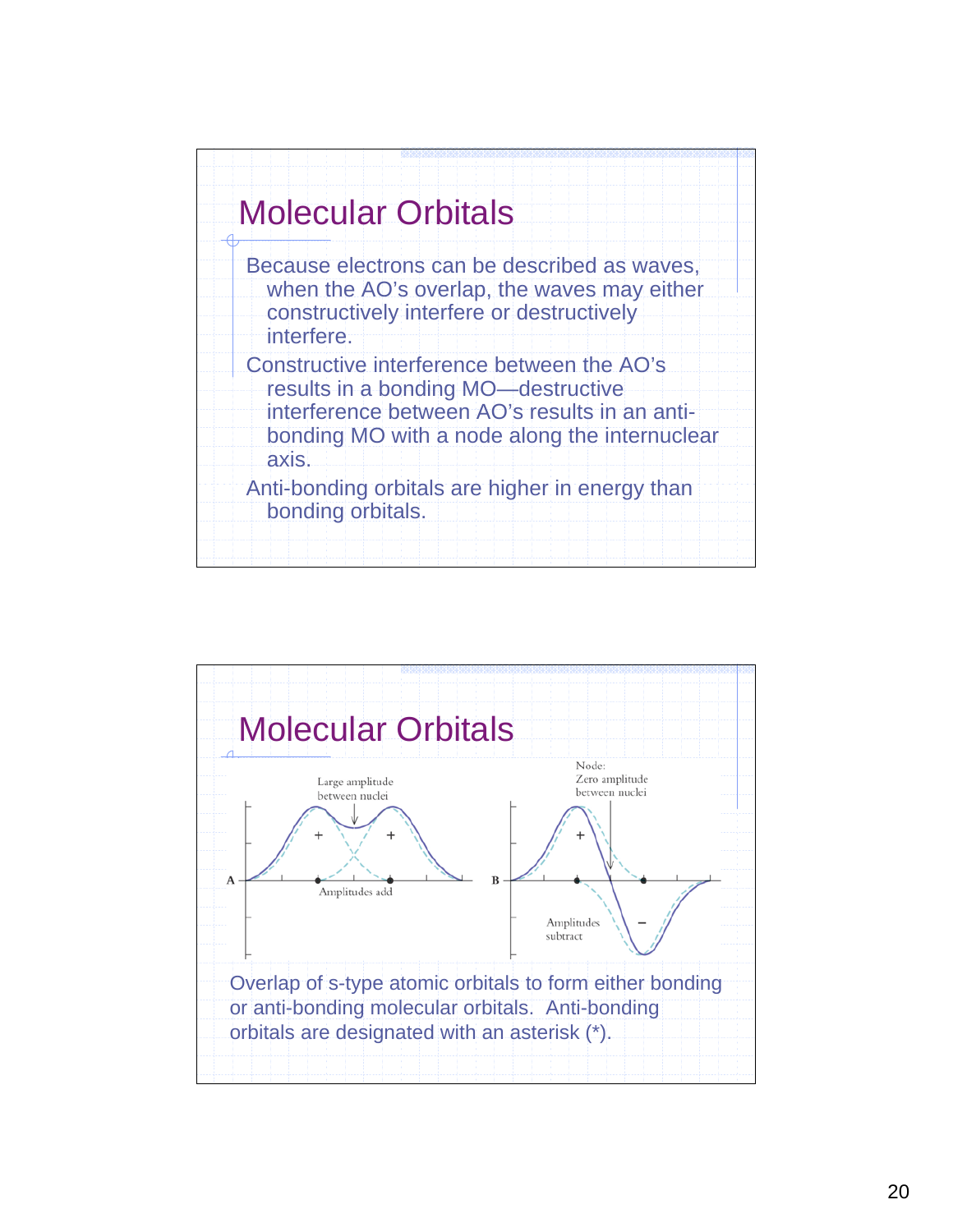

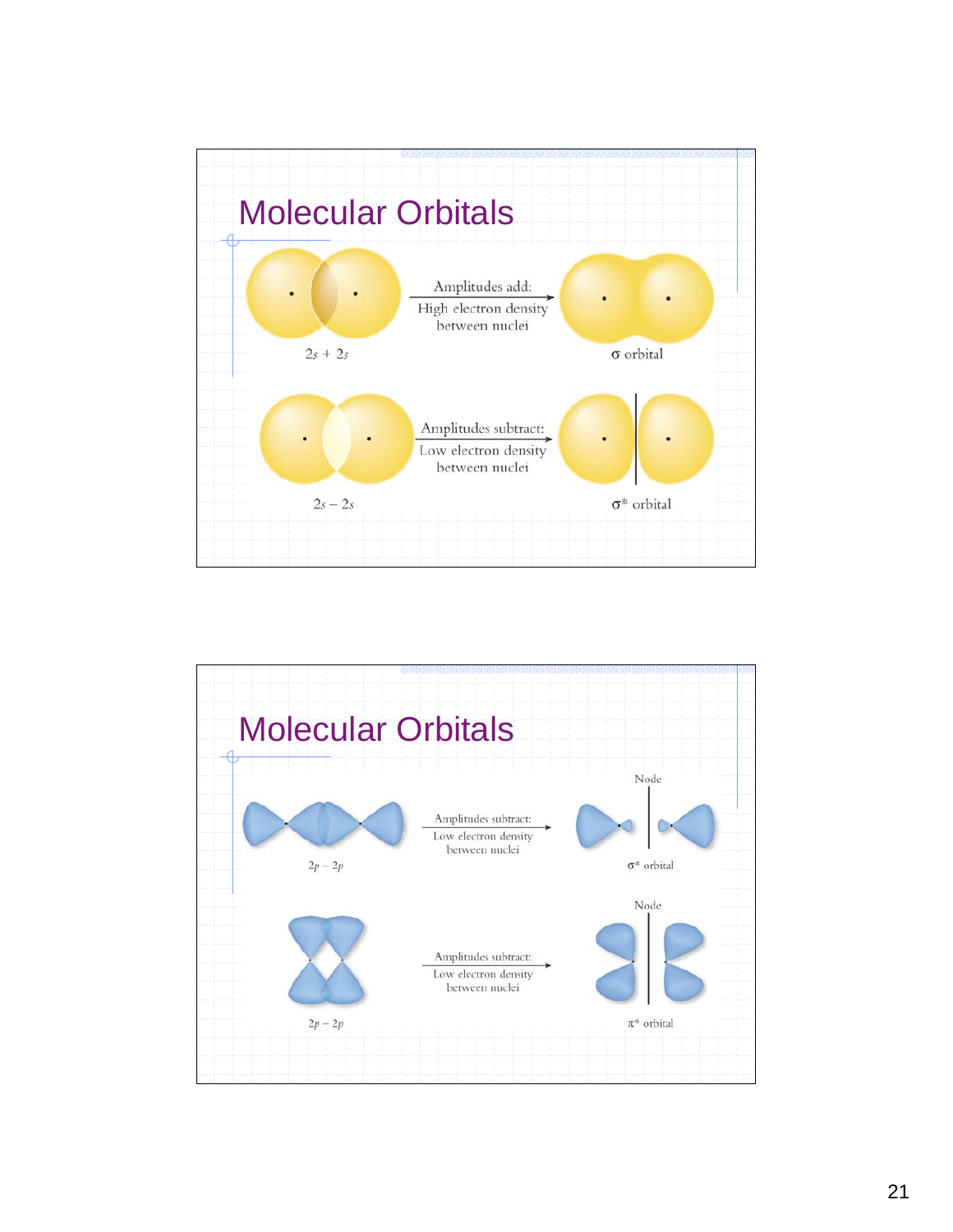

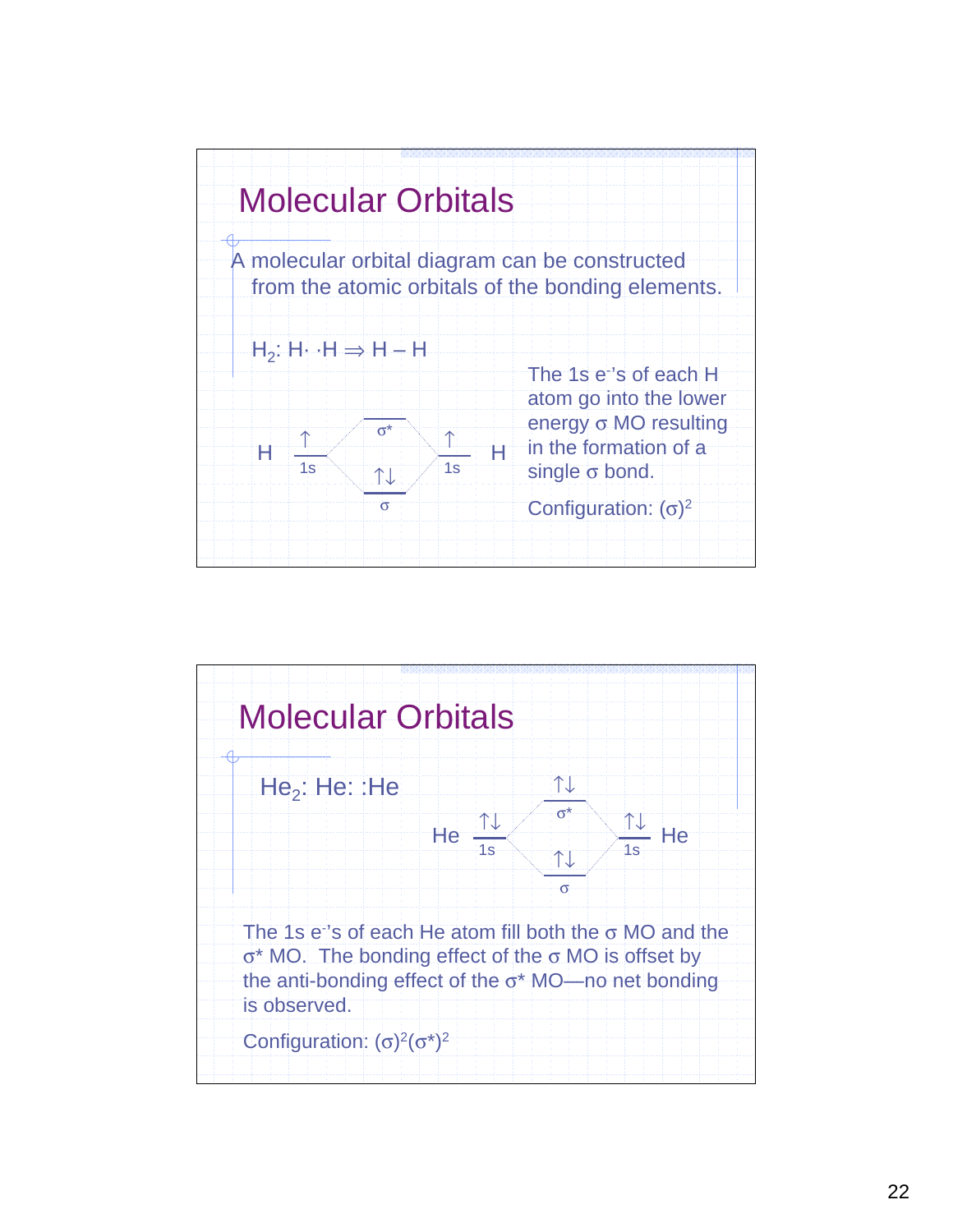

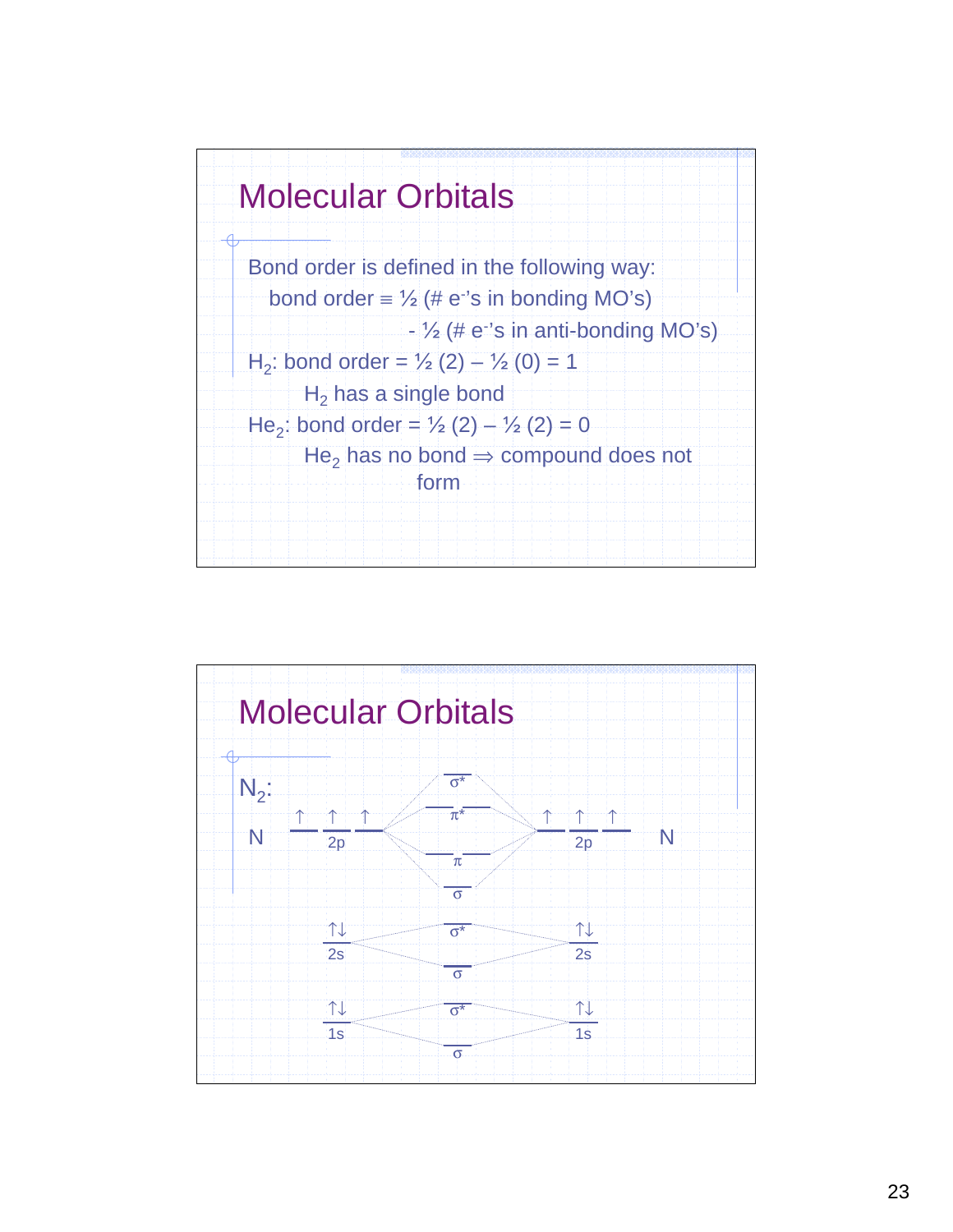

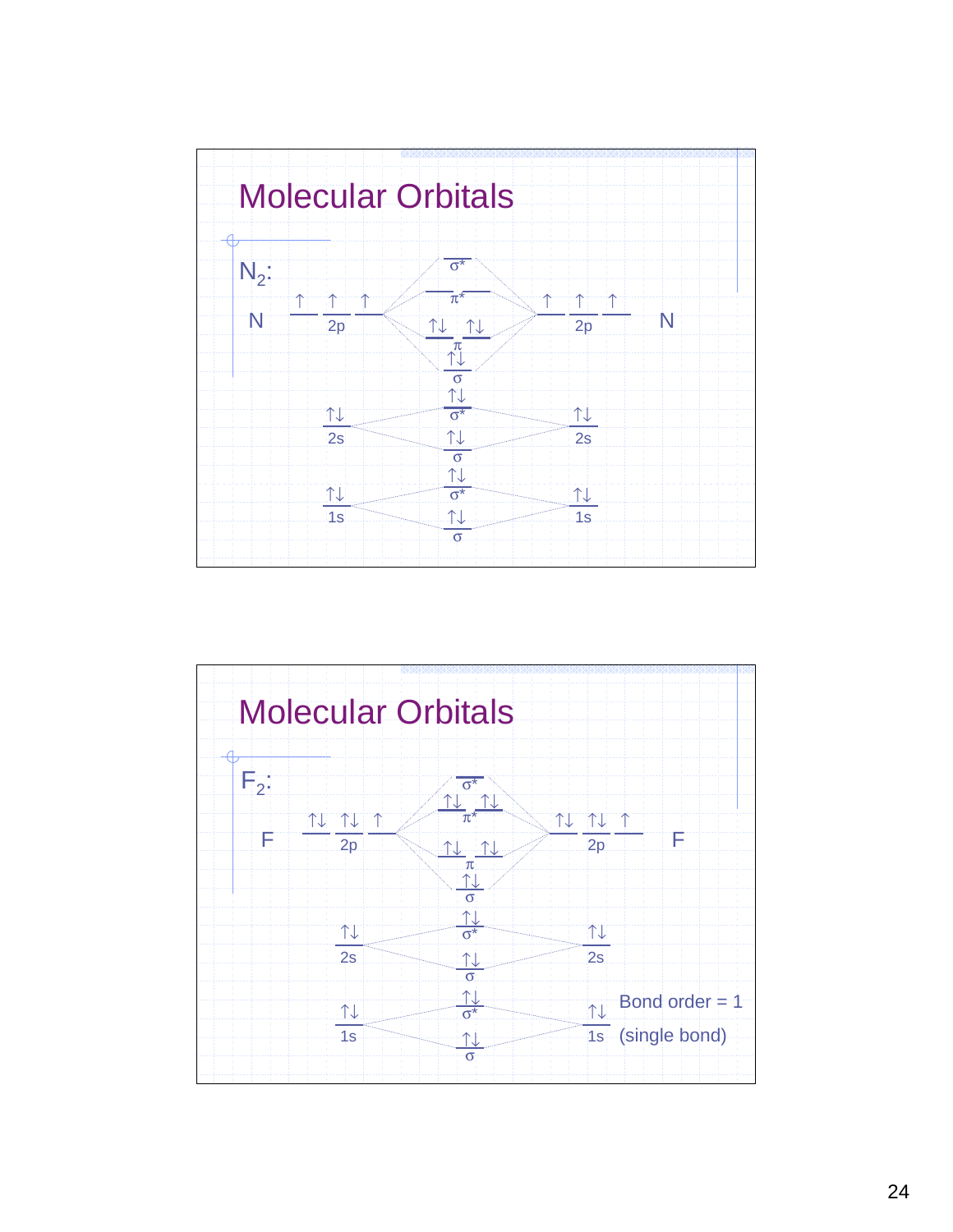

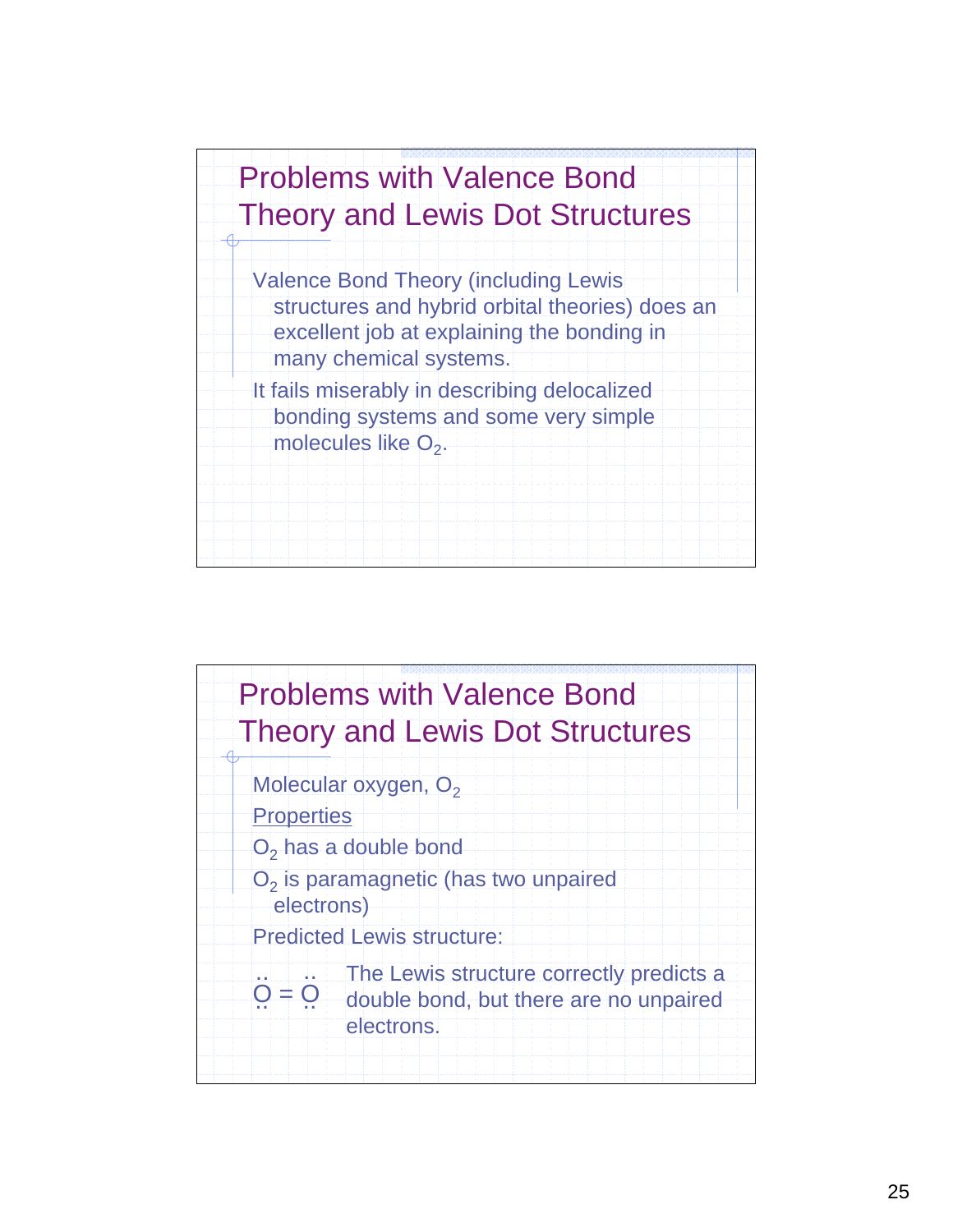

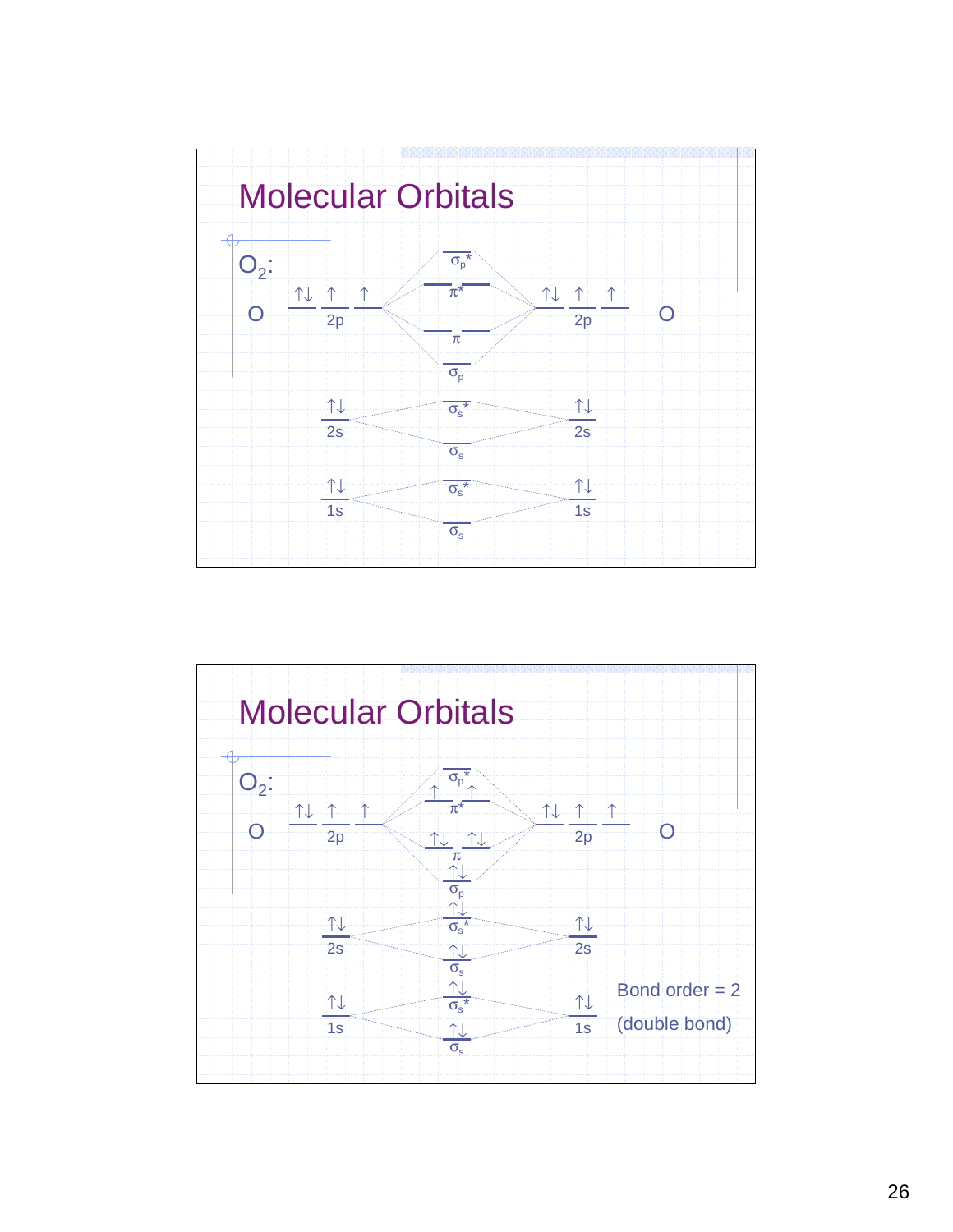